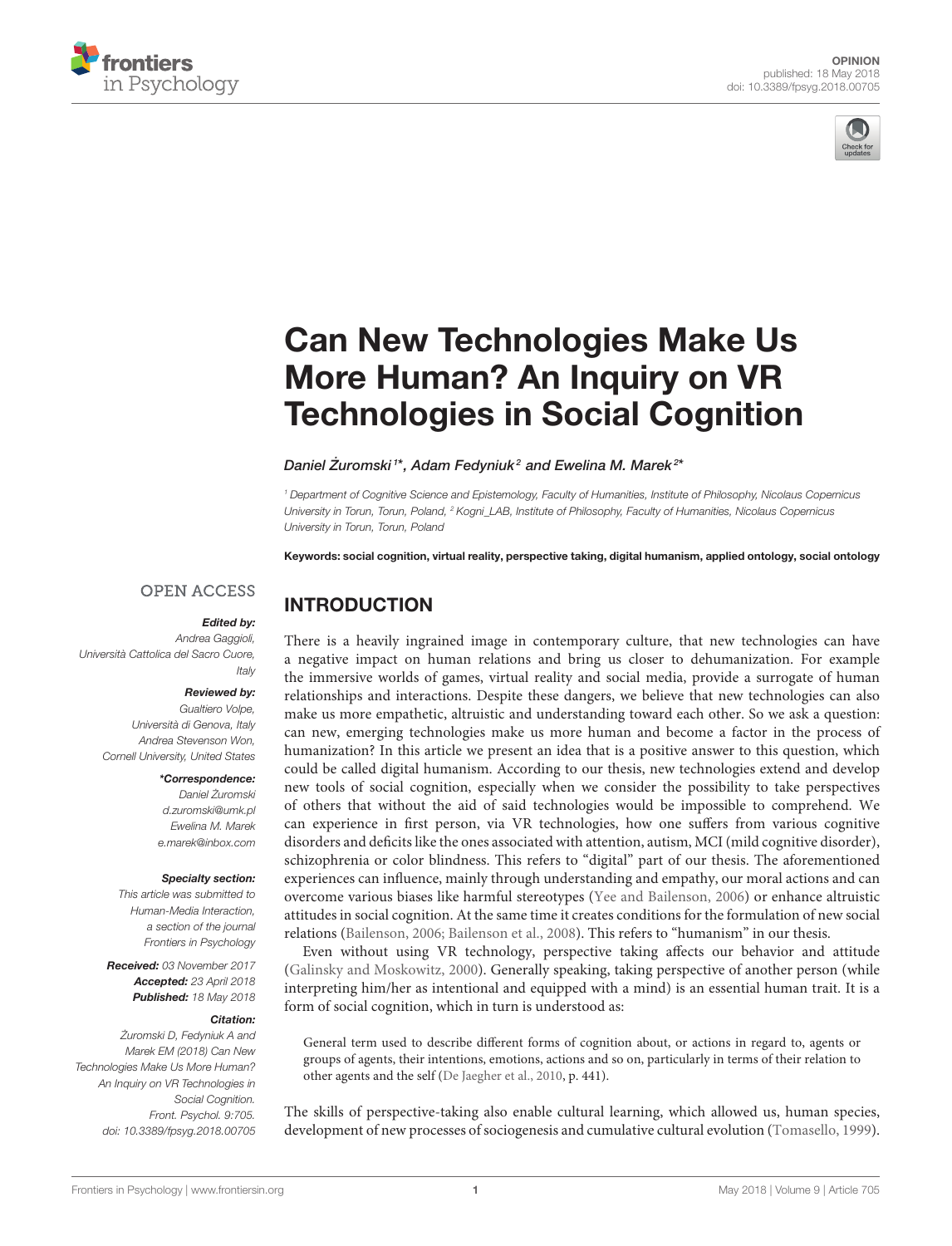In this approach, cultural practices and the culture itself are understood as abilities to create, accumulate and take perspectives of another person. For instance, through the works of Plato, we can take his historically accumulated perspective on various subjects. In contemporary culture, we also have other media that enable us to do the same. New technologies (like VR) help us develop new tools of social cognition that are essential to our species. Our aim is to present VR technologies as new tools of social cognition and to consider what path the modeling of social relations may take in the context of "extended mind" and procedurally modeled ontology-driven virtual reality.

# EMPIRICAL EXEMPLIFICATION OF DIGITAL HUMANISM

To exemplify digital humanism, we refer to the studies of Ahn et al. [\(2013\)](#page-2-2), [Ahn et al. \(2014\)](#page-2-3) among other publications. Their study [\(Ahn et al., 2013\)](#page-2-2) demonstrated how perspective taking while being immersed in VR environment affects dispositions attitudes and behavior. The mechanism that governs our affinity toward helping others is described as self-other merging which was used to explain the theoretical basis for the study [\(Ahn et al.,](#page-2-2) [2013\)](#page-2-2). A series of experiments was performed, that subjected participants to an environment that simulated perception of the world while suffering from colorblindness, others were instructed to only imagine such perspective. Experiment 1 was a comparison between the two groups in 24 h timeframe after. The results showed that participants with lower overall disposition toward helping others were affected more by the immersed experience. Experiment 2 showed that enhancing spatial immersion in VR also enhances longevity of the effects of the treatment and its impact. This was measured by a survey that took into account various parameters adapted from different psychological tests (the parameters were manipulation check, oneness, helping and attitude). Additionally participants wrote down their thoughts about the experience or the perspective they attempted to take. Experiment 3 was a demonstration of the effects of immersed VR experience in real world, and how sustainable they were. In that last part of the study, participants spent time helping colorblind people. The results showed a stronger impact of the VR experience compared to using solely traditional perspective taking.

To better understand the intricacies of perspective taking and perspective taking enhanced by VR experience, we need to take into account similarities and differences of those phenomena. Traditional perspective taking engages our imagination to assume others' point of view, to see through someone's eyes, so to speak. Virtual reality in this case gives us access to a "multilayer perceptual information simulated by digital device" [\(Ahn et al., 2013,](#page-2-2) p. 8) which allows us to see and hear as if we were experiencing someone else's point of view in the real world. Because of this multimodal aspect, we can call it an "embodied experience" [\(Ahn et al., 2013\)](#page-2-2). Perspective taking has a substantial effect on social attitudes and cognition as well as learning [\(Tomasello et al., 1993\)](#page-3-4). For instance, it has been found that it enhances empathy toward people from stigmatized social groups [\(Batson et al., 1997\)](#page-2-4). Having said that, what is the difference between traditional perspective taking and embodied experience? Perspective taking requires significant cognitive resources (Roxβ[nagel, 2000\)](#page-3-5) and also various factors that may motivate us to do it [\(Gehlbach et al., 2012\)](#page-3-6). In case of embodied experience, seeing through someone's eyes is easier to achieve because of multimodal influence of VR.

Moreover, VR studies focus on the effect of embodying the physical traits of another person. During such investigations we can indicate the so-called "Proteus effect." It is caused by changes in physical appearance of VR avatar that affect behavior of the person experiencing it. The results demonstrated that short amount of time in VR embodying a visual self-representation (i.e., an avatar) modified behavior of a person in the real world [\(Yee and Bailenson, 2006\)](#page-3-0). For example, participants given attractive avatars in VR were more confident in interacting with strangers offline compared to those given unattractive avatars [\(Yee and Bailenson, 2009;](#page-3-7) [Yee et al., 2009\)](#page-3-8). It is speculated that the "Proteus Effect" is a different cognitive process than self-other merging mentioned above [\(Yee and Bailenson, 2009\)](#page-3-7). Another way to influence our attitudes through embodied experiences is to diminish out-group and in-group racial bias by visualizing an avatar of different skin color than the participant [\(Maister et al.,](#page-3-9) [2015;](#page-3-9) [Hasler et al., 2017\)](#page-3-10). There are also other studies that show the extent of the influence of VR environment that can affect realworld behavior [\(Peck et al., 2013;](#page-3-11) [Ahn et al., 2014\)](#page-2-3), as well as enhance prosocial behavior [\(Rosenberg et al., 2013;](#page-3-12) [Shriram et al.,](#page-3-13) [2017\)](#page-3-13) and is considered to be used in health and education (De Oliveira et al., [2016\)](#page-3-14). There is a need to investigate these processes further as well as the individual capacities, and socio-cultural practices they rely on.

# THEORETICAL ASPECTS OF DIGITAL HUMANISM

Aside from the empirical studies, digital humanism is considered from a theoretical standpoint. From a purely theoretical standpoint, new VR technologies can be understood in the context of the "extended mind" conception of Clark and Chalmers [\(1998\)](#page-2-5), according to which cognitive processes are not bound physically only by functioning of the brain, but are indeed extended into the agent's environment. In this view the distinction between the internal (within the person's cognitive system) and external (beyond the person's cognitive system) part of cognitive processes is arbitrary. In the context of digital humanism for the most part we take into consideration liberal interpretation by S. [Gallagher \(2013\)](#page-3-15) who coined the term "social extended mind." According to this account, "mental institutions" "not only accomplish certain cognitive processes but also are such that without them such cognitive processes would no longer exist" [\(Gallagher and Crisafi, 2009,](#page-3-16) p. 6). In our interpretation, VR technologies are a form of extended mind. In fact, they are "mental institutions" and they enable various cognitive processes, like aforementioned embodied experiences, which are in fact new tools of social cognition.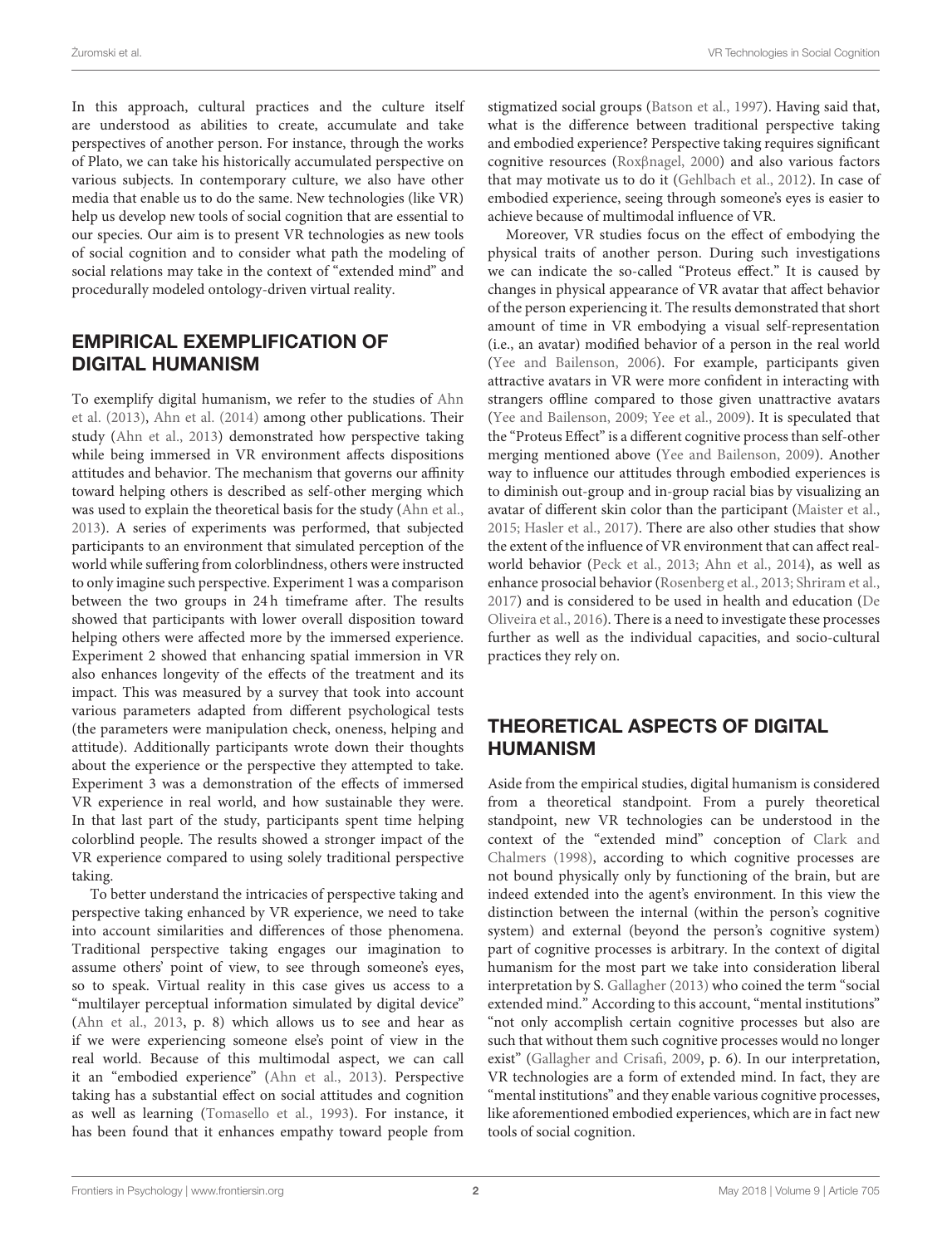Taking this into account, knowledge about said mental institutions may be used as a model to further develop our understanding of social phenomena. So, how can we improve VR scenes for embodied experience? How can we be more precise in simulating intricacies of social dynamics within VR?

One of the possible ways of modeling and visualizing of these mental institutions with the use of new technologies may take into account social ontology, which can be understood as "a statement or understanding of the nature, character, or basic features, structures, or constituents of this. It is an explication or understanding of the basal "what there is" to social existence" [\(Woolgar and Schatzki, 2010\)](#page-3-17). In our account, we consider social ontology in the sense of knowledge representation theories and its engineering apparatus [\(Davis et al., 1993\)](#page-3-18). By creating social domain ontology, we can start to delve deeper into the analysis of its parameters and metrics. The data and parameters of social domain ontology can also be applied to VR technology. There are already methods of automated generation of virtual reality scenes representing domain defined in an ontology (SEMIC approach) [\(Flotynski, 2014\)](#page-3-19). Additionally, SEMIC approach also can be understood as a type of procedural modeling method. By using a given set of instances of a domain ontology, the system automatically generates objects as contents of a VR scene. It uses provided data (properties, relations, hierarchy) to integrate it into set of objects to be used in an interactive environment. This provides an automated way to generate VR environments based on mental representations rather than aesthetic and design-driven standpoint. It may be a way create more accurate embodied experiences that would become a testing ground for social phenomena that incorporate mental institutions.

Combining virtual reality and knowledge representation allows for a unique way of designing and evaluating social mechanism models. The aforementioned automated generation of a fragment of a domain, (in this case, a social ontology) by using SEMIC, can become a scene for social interaction between two or more people connected to such virtual environment. There are two stages where mental representations of two or more subjects are combined—first, when two or more experts design domain ontology, their collective effort allows them to conceptualize said domain; second, for example, when two firefighters are immersed in a such SEMIC-generated VR scene of a burning building we can see how fast they can achieve mutual understanding by combining their representations to solve a problem. This can possibly give us new ways to view social

# **REFERENCES**

- <span id="page-2-3"></span>Ahn, S. G., Bailenson, J. N., and Park, D. (2014). Short- and long-term effects of embodied experiences in immersive virtual environments on environmental locus of control and behavior. Comput. Hum. Behav. 39, 235–245. doi: [10.1016/j.chb.2014.07.025](https://doi.org/10.1016/j.chb.2014.07.025)
- <span id="page-2-2"></span>Ahn, S. J., Le, A. M. T., and Bailenson, J. (2013). The effect of embodied experiences on self-other merging, attitude, and helping behavior. Media Psychol. 16, 7–38. doi: [10.1080/15213269.2012.755877](https://doi.org/10.1080/15213269.2012.755877)
- <span id="page-2-0"></span>Bailenson, J. N. (2006). "Transformed social interaction in collaborative virtual environments," in Digital Media: Transformations in Human Communication,

interactions and also makes the transition of mental institutions from social domain to VR more seamless and specifically tailored to the user.

## CONCLUSIONS

In this Opinion we proposed a theoretical framework for conceptualization and systemic approach for further development of digital humanism. To be precise, we have described embodied experiences and VR technologies as a form of extended mind, more specifically socially extended mind and in turn as mental institutions that may be used as a model to further develop our understanding of social phenomena. We have given an example of how we can use domain ontologies to improve VR scenes for embodied experiences and how we can improve the simulation of details of social dynamics within collective embodied experiences.

We consider various forms of research in the future. More specifically, the analysis and creation of VR tools that enhance our social competencies and cognition. It is possible that VR technologies will become a common tool to diagnose, evaluate and refine these competencies. It would make VR not only a type of entertainment, but a formidable, widely-used scientific tool. For example, the use of VR might become equally important as questionnaires and surveys, especially in assessing employability skills. With this in mind, we may attempt to follow the development of VR technologies and how it will affect social cognition, or more generally, human mind.

## AUTHOR CONTRIBUTIONS

To emphasize the individual work put into this paper, Introduction, Theoretical Aspects of Digital Humanism, and Conclusions were written by  $D\dot{Z}$  and AF, while Empirical Exemplification of Digital Humanism was done by AF, DZ, and EM.

## ACKNOWLEDGMENTS

We would like express our gratitude to prof. Adam Grzeliński, the director of the Institute of Philosophy of Nicolaus Copernicus University for his support. The text was done in Kogni\_LAB Laboratory on Faculty of Humanities of Nicolaus Copernicus University.

eds P. Messaris and L. Humphreys (New York, NY: Peter Lang), 255–264.

- <span id="page-2-1"></span>Bailenson, J. N., Yee, N., Blascovich, J., Beall, A. C., Lundblad, N., and Jin, M. (2008). The use of immersive virtual reality in the learning sciences: digital transformations of teachers, students, and social context. J. Learn. Sci. 17, 102–141. doi: [10.1080/10508400701793141](https://doi.org/10.1080/10508400701793141)
- <span id="page-2-4"></span>Batson, C. D., Polycarpou, M. P., Harmon-Jones, E., Imhoff, H. J., Mitchener, E. C., Bednar, L. L., et al. (1997). Empathy and attitudes: can feeling for a member of a stigmatized group improve feelings toward the group?. J. Pers. Soc. Psychol. 72:105. doi: [10.1037/0022-3514.72.1.105](https://doi.org/10.1037/0022-3514.72.1.105)
- <span id="page-2-5"></span>Clark, A., and Chalmers, D. (1998). The extended mind. Analysis 58, 7–19.